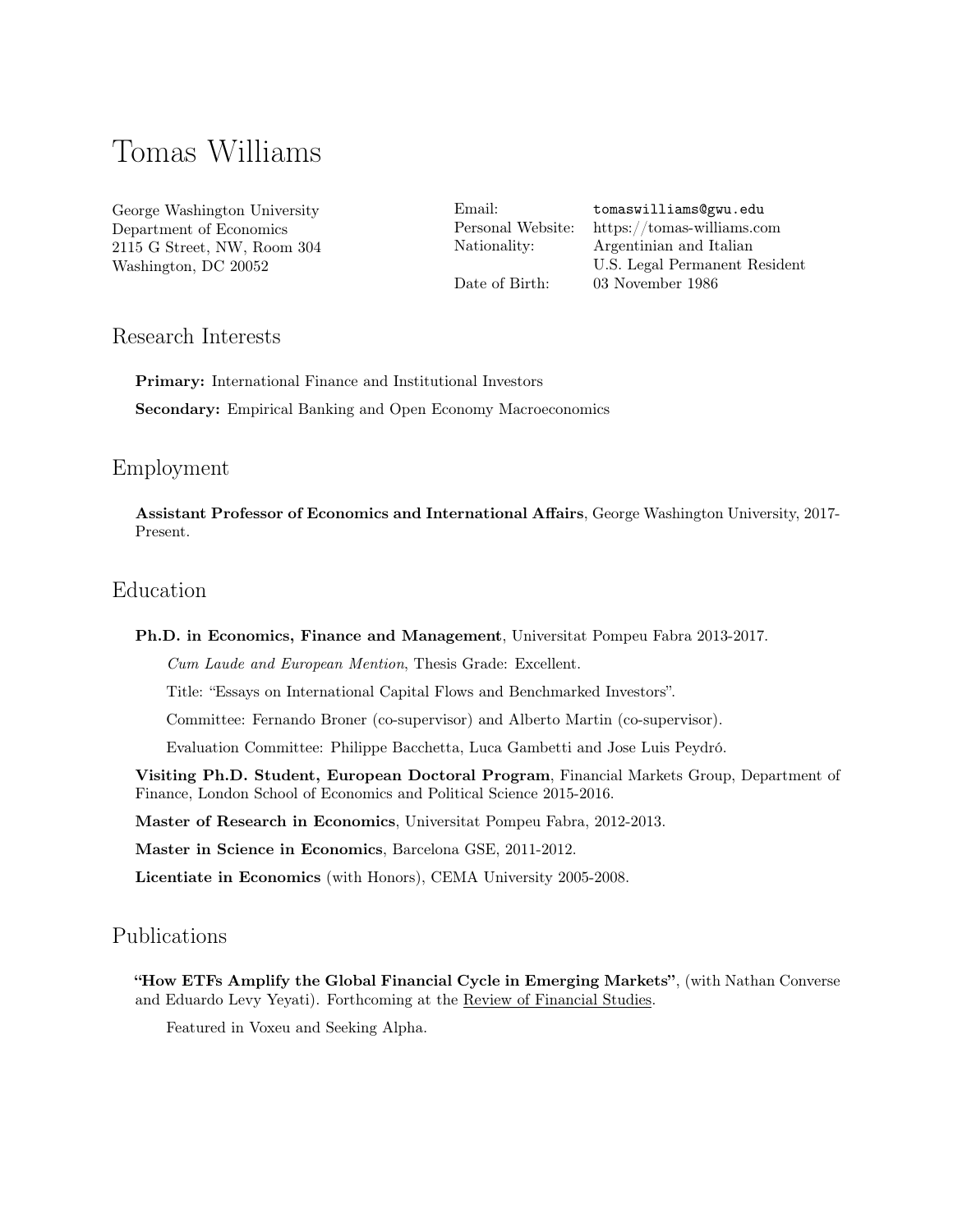"Large International Corporate Bonds: Investor Behavior and Firm Responses" (with Charles Calomiris, Mauricio Larrain and Sergio Schmukler). Forthcoming at the Journal of International Economics.

Featured in The Financial Times and Lead Article in NBER Digest.

"Winners and Losers from Sovereign Debt Inflows" , (with Fernando Broner, Alberto Martin, and Lorenzo Pandolfi), 2021, Journal of International Economics, vol. 130.

"Real Effects of Sovereign Debt Inflow Shocks", (with Lorenzo Pandolfi), 2020, AEA Papers and Proceedings, vol. 110, pp. 511-515.

"Capital Flows and Sovereign Debt Markets: Evidence from Index Rebalancings" , (with Lorenzo Pandolfi), 2019, Journal of Financial Economics, vol. 132 (2), pp. 384-403.

"Capital Inflows, Sovereign Debt and Bank Lending: Micro-Evidence from an Emerging Market", 2018, Review of Financial Studies, vol. 31 (12), pp. 4958-4994.

Featured in WB All About Finance Blog.

"International Asset Allocation and Capital Flows: The Benchmark Effect" , (with Claudio Raddatz and Sergio Schmukler), 2017, Journal of International Economics, vol. 108, pp. 413-430.

Featured in WB Research Highlights, WB Research Newsletter, FT, Voxeu.

"Financial Globalization in Emerging Economies: Much Ado About Nothing?" , (with Eduardo Levy Yeyati), 2014, Economia, vol. 14 (20), 91-131.

Featured in Voxeu.

"Emerging Economies in the 2000s: Real Decoupling and Financial Recoupling" , (with Eduardo Levy Yeyati), 2012, Journal of International Money and Finance, vol. 31 (8), pp. 2102-2126.

Featured in Voxeu.

### Book Chapters

"The Impact of Benchmark Investing by Institutional Investors on International Capital Allocations", (with Claudio Raddatz and Sergio Schmukler), Advances in the Practice of Public Investment Management, edited by Bulusu N., Coche J., Reveiz A., Rivadeneyra F., Sahakyan V., Yanou G.

"Financial Globalization in Latin America and the Caribbean: Myth, Reality, and Policy Matters", (with Eduardo Levy Yeyati), Emerging Issues in Financial Development: Lessons from Latin America, edited by Tatiana Didier and Sergio Schmukler.

### Research Papers

"The Anatomy of Index Rebalancings: Evidence from Transaction Data" , (with Mariana Escobar, Lorenzo Pandolfi and Alvaro Pedraza).

"Drug Money and Bank Lending: The Unintended Consequences of Anti-Money Laundering Policies" (with Pablo Slutzky and Mauricio Villamizar-Villegas).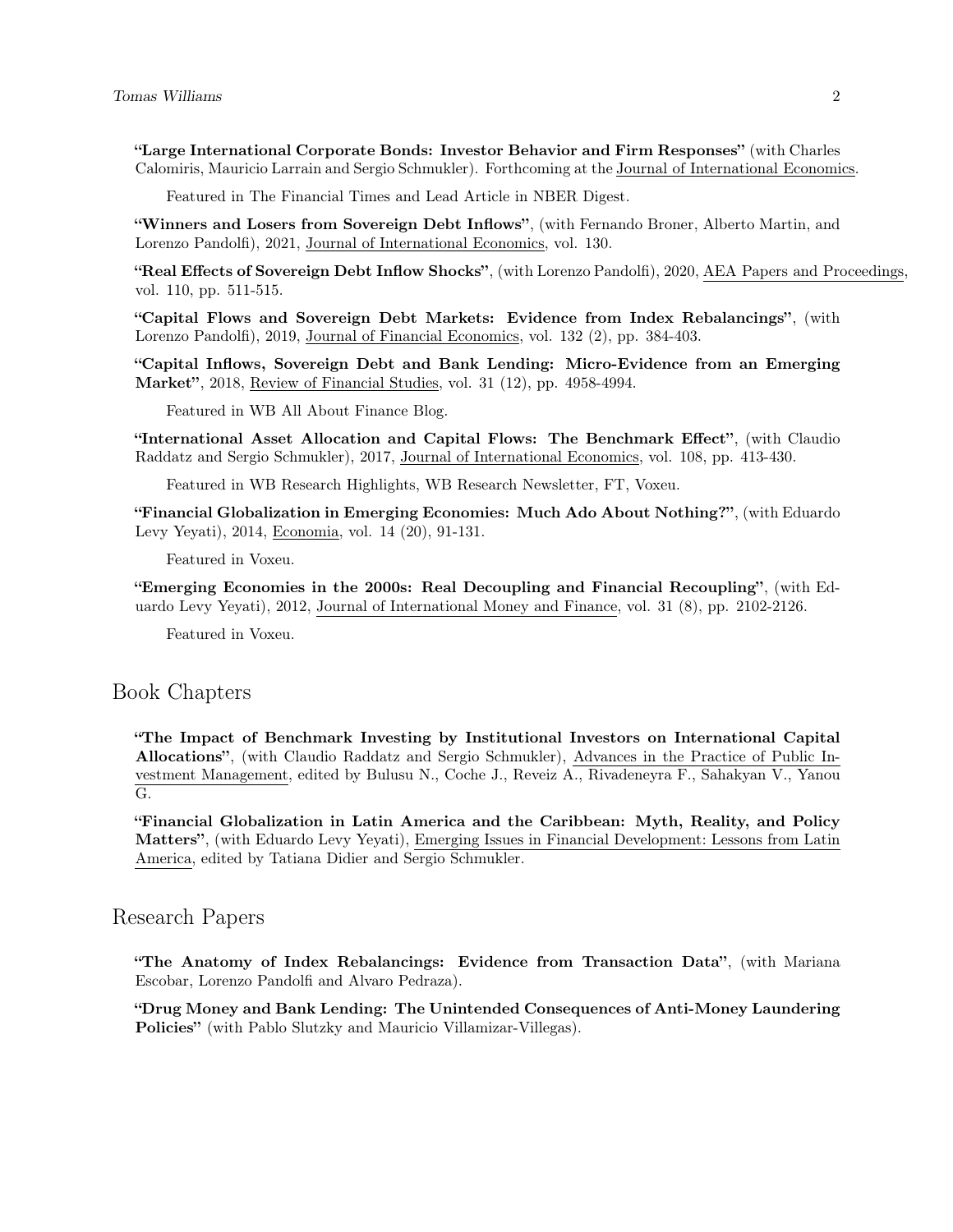### Selected Work in Progress

Benchmark Indexing and Firm Financing (with Fernando Broner, Juan Jose Cortina Lorente and Sergio Schmukler).

Inelastic Demand Curves in Global Sovereign Bond Markets: Micro-Evidence and Macro Implications (with Matias Moretti, Lorenzo Pandolfi, Sergio Schmukler and German Villegas-Bauer).

# Conferences/Seminar Presentations (\* denotes presentation by co-author)

#### 2022

CSEF-IGIER Workshop (Scheduled), WEFIDEV Webinar.

#### 2021

AEA/ASSA Annual Meetings, Bank of Canada, Bank of Italy Research Seminar, IMF Research Seminar, MoFiR (Discussant).

#### 2020

AEA/ASSA Annual Meetings, Global Research Conference on Empirical Approaches to Anti-Money Laundering and Financial Crime\*, NBER ISOM, UMD Economics Department Seminar, Washington Area International Finance Symposium (WAIFS).

#### 2019

2nd Short-Term Funding Markets Conference\*, 8th Annual West Coast Workshop in International Finance, 15th Csef-Igier Symposium on Economics and Institutions\*, 16th Annual Conference in Financial Economics Research\*, AEA/ASSA Annual Meetings, AFA Annual Meetings, Current Policy Challenges Facing Emerging Markets\*, DebtCon3, GWU Business School Seminar, IMF Macro Division Seminar, MOFIR Workshop on Banking\*, LACEA\*, LACEA AL CAPONE\*, Ridge Financial Stability Workshop\*, Spanish Finance Forum, Wharton Liquidity and Financial Fragility Conference, Workshop on International Capital Flows and Exchange Rate.

#### 2018

Central Bank of Ireland Seminar\*, CEPR Third Annual Spring Symposium in Financial Economics, EMG Workshop on International Capital Flows: Drivers and Policy Responses\*, European Economic Association Annual Meeting\*, Federal Reserve Bank of Chicago Seminar, Federal Reserve Committee Meeting in International Economics\*, GWU International Finance Seminar, IMF Capital Flows Group Seminar, LACEA\*, RESMF-FRBIF Workshop\*, Ridge International Macroeconomics Workshop\*, West Coast Workshop in International Finance, Western Economic Association International Conference\*.

#### 2017

Econometric Society European Winter Meeting\*, Federal Reserve Board, NBER IFM Meeting, International Capital Flows Conference (Barcelona GSE Summer Forum), SFS Cavalcade, 4th International Conference on Sovereign Bond Markets, Stockholm School of Economics (Finance Department), Bank of Spain, Bank of England, George Washington University, PUC Chile (Finance Department), European Central Bank Financial Research Division.

2016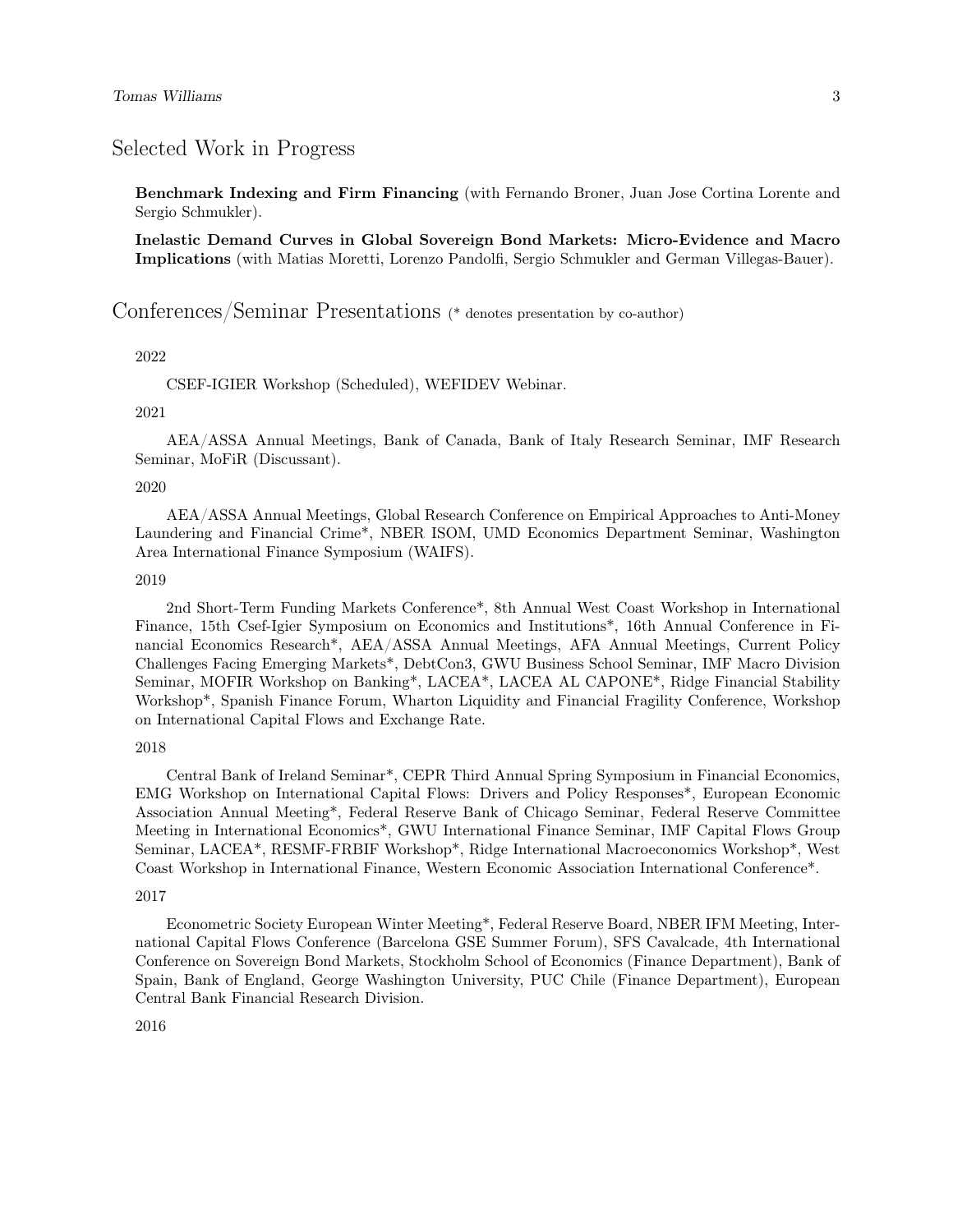SAEe Bilbao, Finance Lunch Seminar Pompeu Fabra, CREI International Lunch Seminar, European Doctoral Program Jamboree, World Finance Conference, Belgrade Young Economists Conference, Barcelona GSE Ph.D. Jamboree.

2015

CREI International Lunch Seminar, Barcelona GSE Ph.D. Jamboree, European Doctoral Program Jamboree, Financial Markets Group Students Seminar.

2014

CREI International Lunch Seminar, Barcelona GSE Ph.D. Jamboree.

2013

Trans Atlantic Doctoral Conference London Business School.

# Teaching Experience

George Washington University

Principal Instructor for International Macroeconomic Theory and Policy (Undergraduate), 2017- Present

Universitat Pompeu Fabra

Teaching Assistant for Macroeconomics II and Financial Derivatives (Undergraduate).

#### CEMA University

Teaching Assistant for Microeconomics I and Macroeconomics I (Undergraduate).

Universidad de Belgrano

Teaching Assistant for International Business (MBA).

### Awards, Grants, and Honors

#### 2017-2022

Continued Funding Support from the Hong Kong Institute for Monetary Researc, World Bank Research Department, Knowledge for Change Program, The World Bank Chile Research and Development Center, and Strategic Research Program.

#### 2021-2022

GWU University Facilitating Fund (UFF) FY22 for the project "The Demand for Government Bonds: Evidence from Index Rebalancings", \$6,071.

#### 2020-2021

GWIPP Shapiro Policy Research Scholar, \$11,000

GWU University Facilitating Fund (UFF) FY21 for the project "Benchmarks, Firm Financing, and Real Effects: Evidence from a Global Natural Experiment", \$21,867.